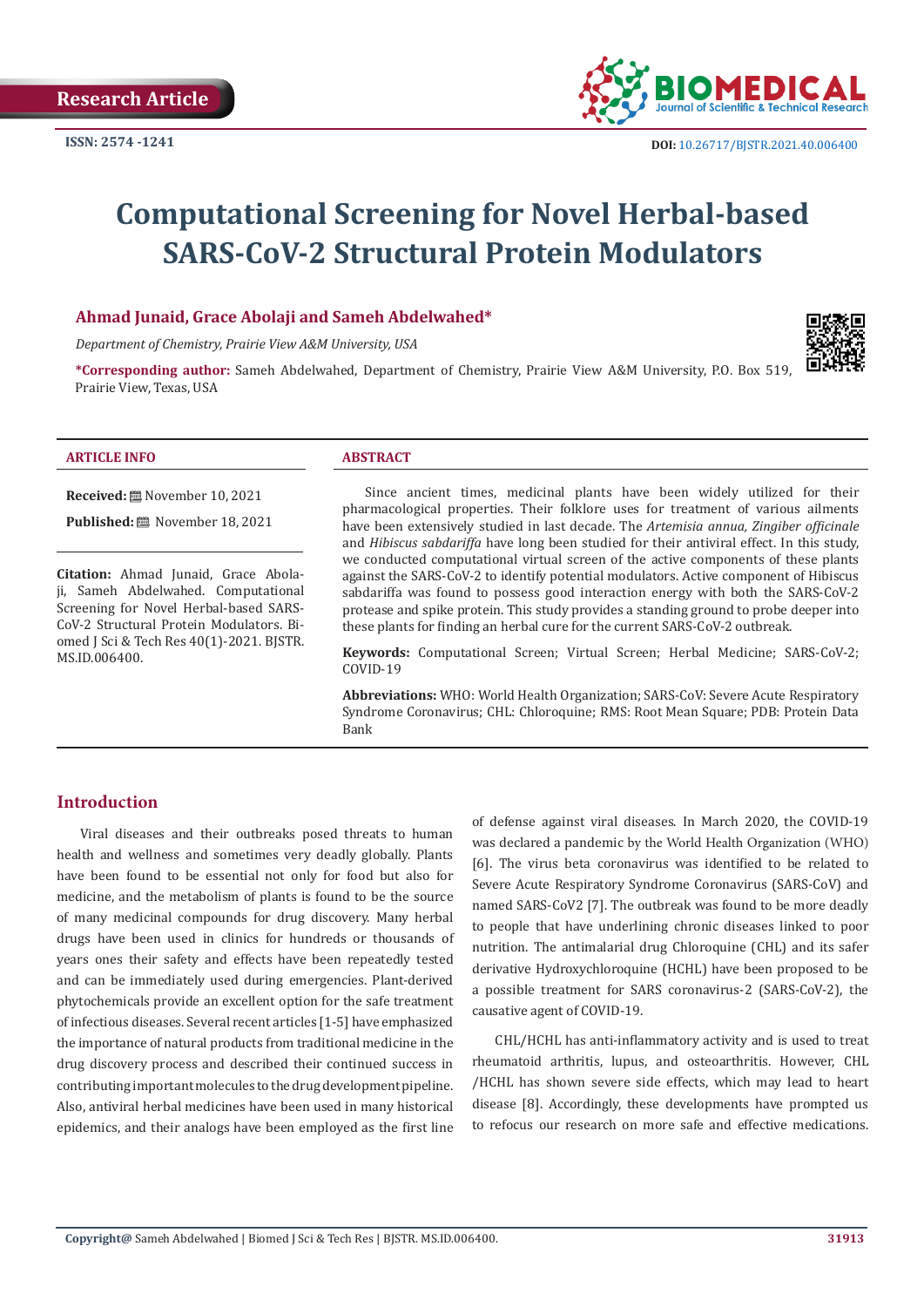Several kinds of essential oils and medicinal plants have been used for many centuries for the treatment of respiratory infections, asthma, dermatitis, and gastrointestinal diseases, and many studies describe antiviral activities of plant essential oils (E.O.s) [9-17]. The multiple uses of E.O.s in the flock medicine encouraged many investigators to isolate the possible active components and conduct *in vivo* and *in vitro* studies on laboratory animals and human beings, to understand its pharmacological action. These include immune stimulation, anti-inflammatory, anticancer, antimicrobial, anti-parasitic, antioxidant, antiviral, and hypoglycemic.

# **Materials and Methods**

#### **Ligands Preparation**

The structures of the active compounds isolated from these plant species were drawn into chem draw software [18] and exported to discovery studio (Figures 1-3). Ligands were prepared by adding hydrogens to all compounds, after which energy minimization was performed using the MMFF94x force field. Furthermore, ligand geometries were optimized using a Root Mean Square (RMS) gradient of 0.05 kcal/mol/Å using Discovery Studio 2020 [19].

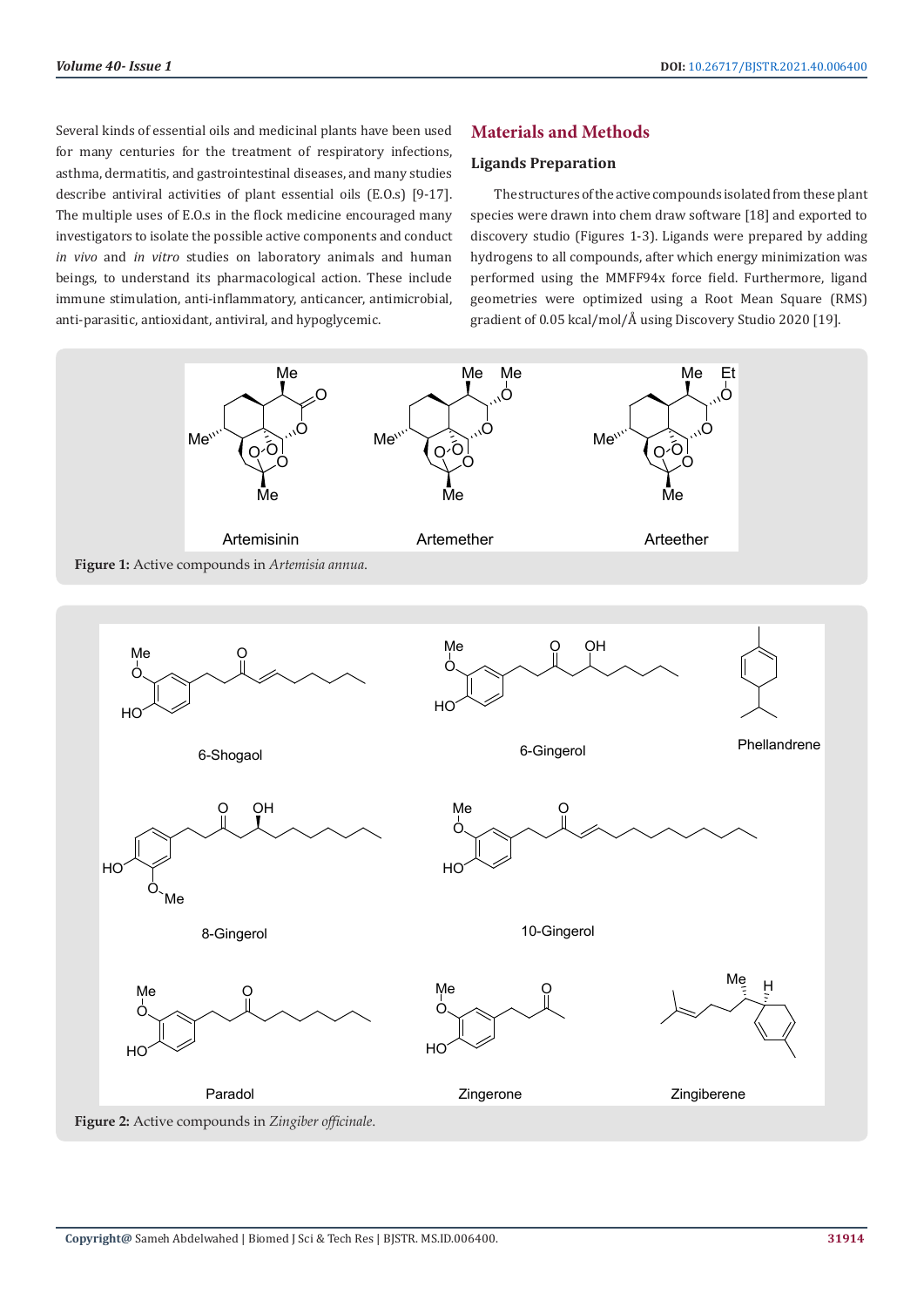

**Figure 3:** Active compounds in Hibiscus sabdariffa.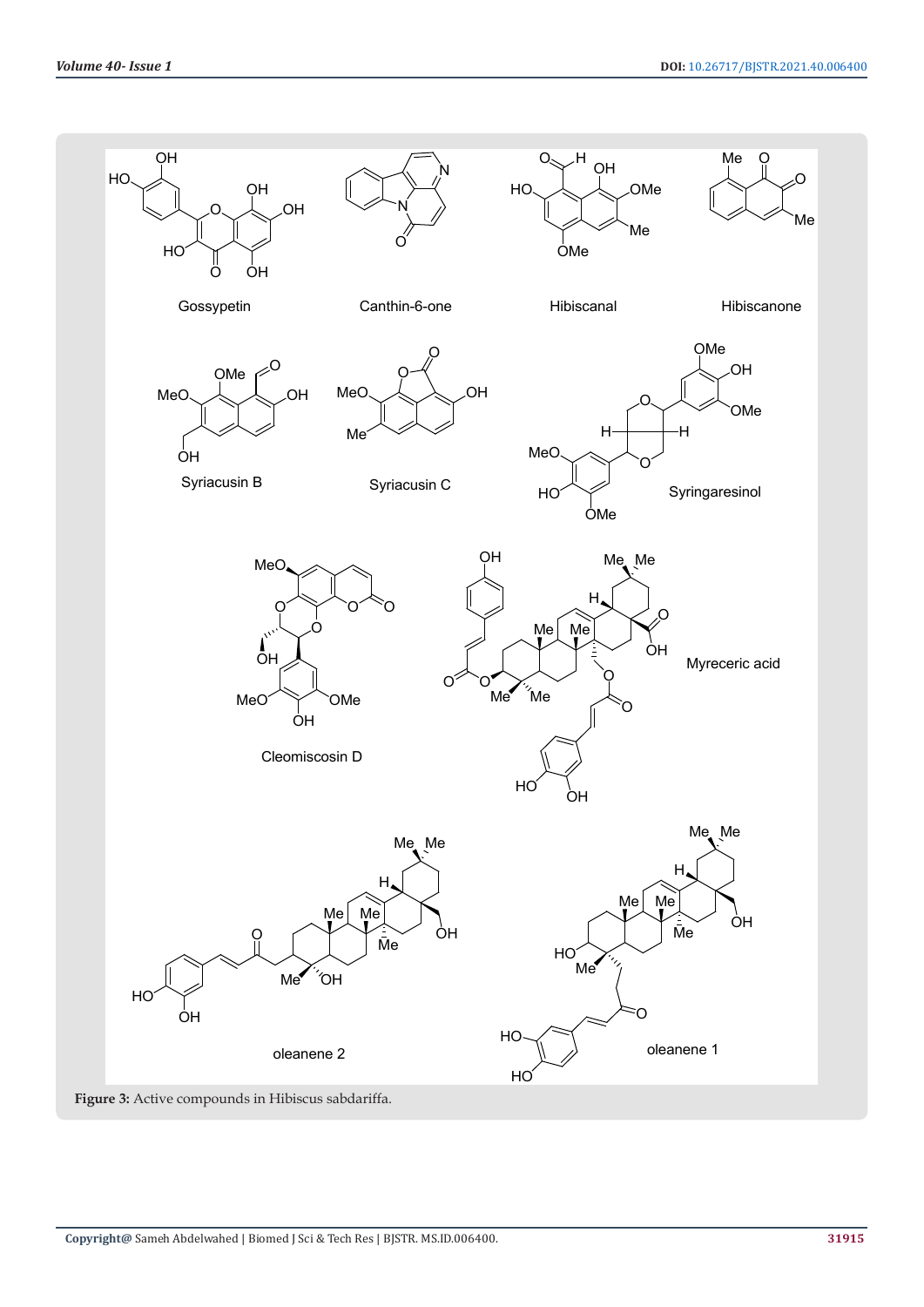#### **Protein Preparation**

The crystal structure of Sars-Cov-2 protease and spike protein were downloaded from the Protein Data Bank (PDB), using the PDB ID '6LU7' for protease and '6M0J' for spike protein respectively. The protein was then cleaned and extra chain with water molecules were removed. Minimization of the protein complex, to remove any constrain in the structure, was completed using prepare protein option in the software. Binding site was then generated, and ligands were docked using the C Docker [19].

# **Molecular Docking Studies to Illustrate the Importance of Plants in Treatment of Sars-Cov-2**

To illustrate the importance of these plants, the active compounds isolated from these plants in the literature was used to study their possible effects in the current Sars-Cov-2 virus outbreak. Active compounds derived from these plants are illustrated in Figures 1-3. Molecular docking studies were implied to study the interaction of the most active compounds present in these three plant species and the important receptors of Sars-Cov-2 virus. Docking studies were performed using BIOVIA Discovery studio 2020 [19]. Crystal structure of Sars-Cov-2 protease and spike protein attached to the ACE2 receptor is available in Protein Data Bank (PDB) [20].

#### **Validation of the Docking Results**

The docking experiments were validated by redocking of the co-crystal structure. The crystal structure of Sars-Cov-2 protease is present with the co-crystal structure. This co-crystal structure was used to build the binding site pocket. The co-crystal structure was then re-docked, to validate the results, with 10 posses. First five docking poses were selected and RMSD was calculate for each configuration. RMSD value was  $\lt$  2 Å which is acceptable and indicate the validity of the prepared protein complex and docking protocol. The crystal structure of spike protein of Sars-Cov-2 is bound with ACE2 receptor (ACE2 receptor is used by the virus to enter the host cell). The ACE2 protein was removed, and spike protein was refined to build any missing loops. Binding site on the spike protein was then identified using the receptor cavities and the top binding site was selected for further docking (Figure 4). The prepared ligands were then docked in the prepared protein using the CDOCKER protocol with 10 poses of each ligand and pose cluster radius of 0.5 Å. CHARM m-based molecular dynamics algorithm is used by the CDOCKER tool to dock the ligand into the receptor protein and compute the interaction energies of the ligands. The interaction of the amino acids to the ligand was then viewed and saved in publication quality.



**Figure 4:** A; Spike protein and its active site determined by receptor cavity, B; interactive amino acids in the active site of spike protein.

### **Docking of Active Compounds in ACE2 Receptor Protein**

Since the first outbreak of MERS in 2003 and the present Sars-Cov-2 outbreak in 2019, the coronavirus family have evolved and have become more dangerous and contagious. Another report published showed the evolution of current Sars-Cov-2 virus, suggesting a more severe second wave in the future. Most of the viruses belong to Coronavirus family use ACE2 receptor in the humans to enter the host cell. Although the evolution of virus protease and spike protein, these viruses use the same ACE2 receptor to gain host cell entry. ACE2 receptor being the target receptor to enter the host cell by the virus posit a viable target to stop the spread of Sars-Cov-2. Inhibiting ACE2 receptor will stop the viral entry into the host cell and replication. We used the crystal structure of ACE2 receptor protein bound with the Sars-Cov-2 spike protein (PDB ID 6M0J). The spike protein was removed and ACE2 receptor protein was refined to build any missing loops. Blind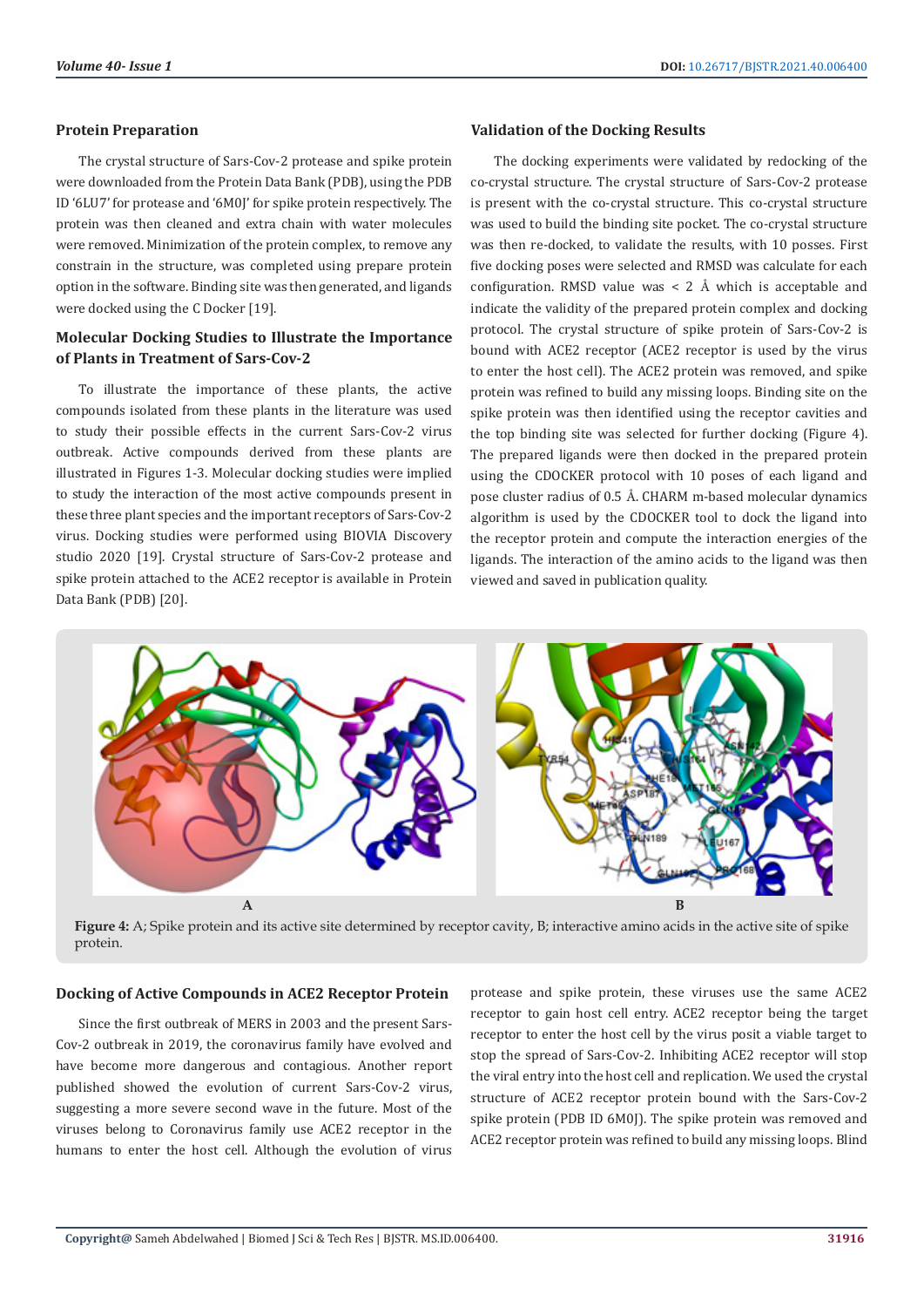docking was then used to dock the most active compounds from the plant species to ACE2 receptor protein.

# **Results and Discussion**

Table 1 describes the active compounds of the plant species with the CDOCKER interaction energies on the three different targets of Sars-Cov-2 virus. Higher values showed more interaction between the ligand and the amino acid of the target protein. The results showed that Oleanene 1 active compound of plant *Hibiscus sabdariffa* showed good interaction energy with protease enzyme of the coronavirus as compared to other active compounds of these plants. Oleanene 1 formed good interaction with amino acid THR25, THR26, PRO168 and GLY166 of the binding pocket. Similar

hydrogen bond interaction with GLY166 and the co-crystal ligand was also seen. Figure 5 showed the compound Oleanene 1 fits perfectly within the binding pocket of Sars-Cov-2 protease binding site. Myreceric acid of the same species (*Hibiscus sabdariffa*) showed good interaction energy when docked in the Sars-Cov-2 spike protein. Inhibition of spike protein will halt the attachment of the virus into the host cell. Myreceric acid forms conventional hydrogen bond with amino acid ILE468, SER469, ARG454 and GLU471, Pi-bond with ASP467 and carbon-hydrogen bond with ARG457 amino acid (Figure 6). As discussed above, ACE2 receptor in the human is a viable target to stop the entry of virus into the host cell.



**Figure 5:** Compound Oleanene 1 (Hibiscus sabdariffa) in the active site of Sars-Cov-2 protease enzyme.



**Figure 6:** Compound Myreceric acid (Hibiscus sabdariffa) in the active site of Sars-Cov-2 spike protein.

The docking results of the most active compounds of the three plant species with the ACE2 receptor protein showed that 6-Gingerol of plant *Zingiber officinale* possess good interaction energy with ACE2 receptor active site. Figure 7 showed the 6-gingerol in the active site of ACE2 receptor protein. 6-Gingerol showed hydrogen bond interaction with amino acid GLU398, ARG514, TYR515 and ARG273 of the active site. The docking results shows that *Hibiscus sabdariffa* plant is promising in killing the Sars-Cov-2 virus, as the active compounds of this plant showed good interaction energy with virus protease and spike protein. However, *Zingiber officinale* showed promising results to alter the entry of virus into the host cell by interacting with ACE2 receptor protein Table 1.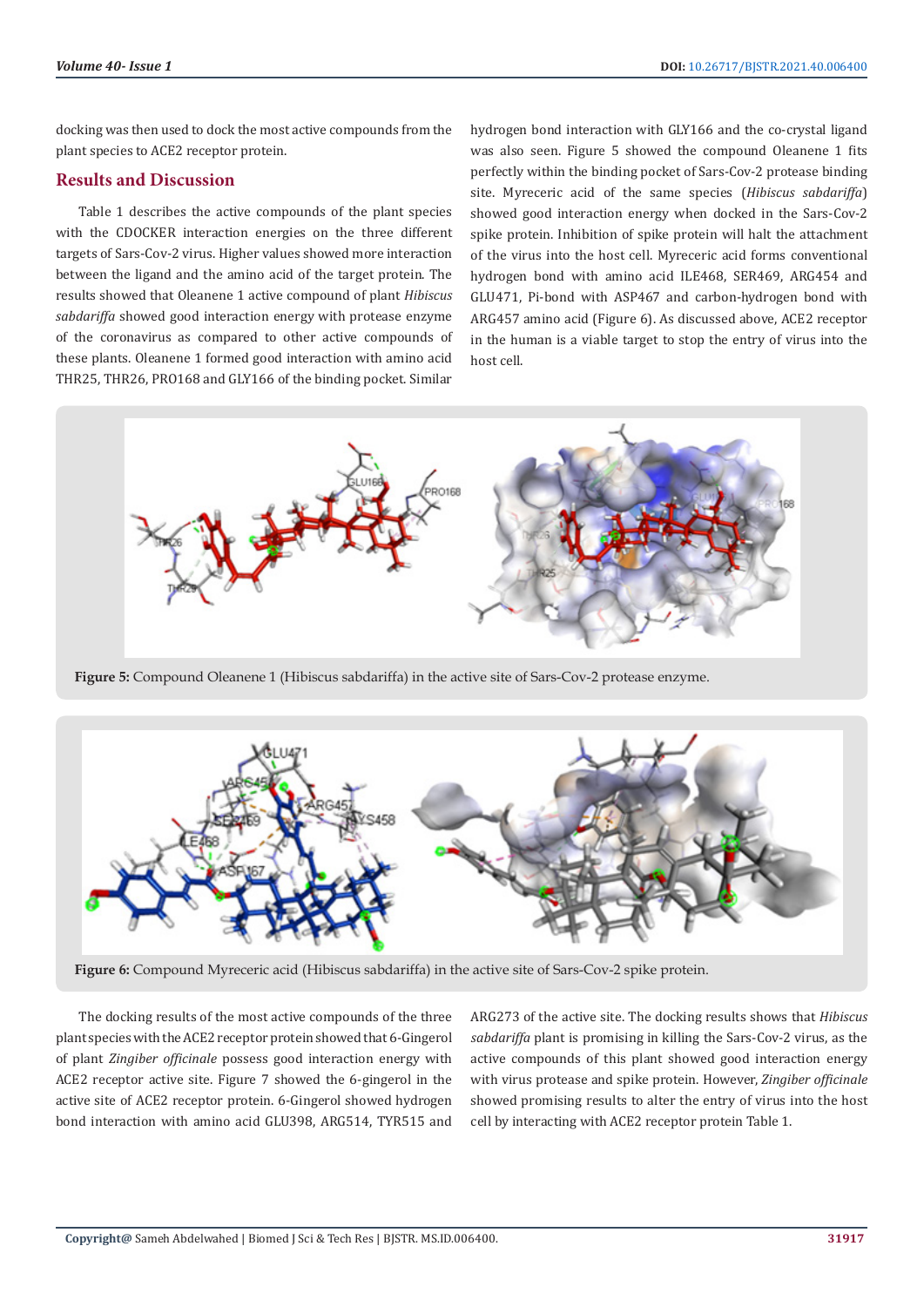

**Figure 7:** Compound 6-Gingerol (Zingiber officinale) in the active site of ACE2 receptor protein.

| Table 1: Active compounds of the plant species with CDOCKER interaction energy. |
|---------------------------------------------------------------------------------|
|                                                                                 |

| Compound              | <b>Plant source</b>  | <b>SARS-COV-2 Protease</b>        | <b>SARS-COV-2 Spike Protein</b>   | <b>ACE2 Receptor Protein</b>      |
|-----------------------|----------------------|-----------------------------------|-----------------------------------|-----------------------------------|
|                       |                      | <b>CDOCKER Interaction energy</b> | <b>CDOCKER Interaction energy</b> | <b>CDOCKER Interaction energy</b> |
| Artimether            | Artemisia annua      | 32.0128                           | 24.2957                           | <b>ND</b>                         |
| Artimisinin           | Artemisia annua      | 33.3238                           | 30.3719                           | <b>ND</b>                         |
| Arteether             | Artemisia annua      | 30.636                            | 23.828                            | <b>ND</b>                         |
| Shogoal               | Zingiber officinale  | 35.8457                           | 31.3409                           | 30.1779                           |
| 6-Gingerol            | Zingiber officinale  | 39.7217                           | 34.1554                           | 36.2175                           |
| 8-gingerol            | Zingiber officinale  | 38.0507                           | 35.7429                           | 35.766                            |
| 10-gingerol           | Zingiber officinale  | 43.1161                           | 30.4701                           | 36.071                            |
| Paradol               | Zingiber officinale  | 38.1764                           | 26.0109                           | 28.7848                           |
| Zingerone             | Zingiber officinale  | 27.1861                           | 30.4093                           | 24.3115                           |
| Zingiberene           | Zingiber officinale  | 25.3932                           | 23.2558                           | 19.4521                           |
| Phelladerene          | Zingiber officinale  | 20.3189                           | 16.4512                           | 13.2553                           |
| Gossypetin            | Hibiscus sabdariffa  | 34.6762                           | 37.5883                           | 32.3697                           |
| Cathinone             | Hibiscus sabdariffa  | 23.6865                           | 20.542                            | 18.0393                           |
| Hibiscanal            | Hibiscus sabdariffa  | 34.95                             | 26.7965                           | 21.8659                           |
| Hibiscanone           | Hibiscus sabdariffa  | 23.1872                           | 26.9082                           | 21.0009                           |
| Myreceric acid        | Hibiscus sabdariffa  | 51.89                             | 40.1712                           | <b>ND</b>                         |
| Oleanene1             | Hibiscus sabdariffa  | 53.3489                           | 32.3826                           | <b>ND</b>                         |
| Oleanene <sub>2</sub> | Hibiscus sabdariffa  | 50.5586                           | 36.6865                           | <b>ND</b>                         |
| Cleomiscosin D        | Hibiscus sabdariffa  | 45.0517                           | 36.1077                           | ND                                |
| Syriacusin B          | Hibiscus sabdariffa  | 33.1                              | 25.274                            | 23.6756                           |
| Syriacusin C          | Hibiscus sabdariffa  | 28.2632                           | 23.6382                           | 19.268                            |
| Syringaresinol        | Hibiscus sabdariffa  | 49.7012                           | 35.3833                           | 26.3652                           |
| 6LU7                  | Co-Crystal Structure | 74.0736                           | ND                                | ND                                |

# **Conclusion**

In conclusion, the study conducted showed that myreceric acid found in *Hibiscus sabdariffa* is effective in binding the active site of SARS-CoV-2 spike protein. Similarly, Oleanene1 extracted from the same species effectively binds to the SARS-CoV-2 protease. Since both the active compounds were found in *Hibiscus sabdariffa*, the use of this plant species to probe its effectiveness in the current SARS-CoV-2 outbreak should be further studied.

# **Acknowledgement**

Authors would like to thank BIOVIA, Dassault Systems for providing free 6-month academic license of BIOVIA Discovery Studio, under "Working with Academics to End COVID-19" to conduct the computational studies. We are grateful to Robert A. Welch Foundation for support through departmental grant L - 0002.